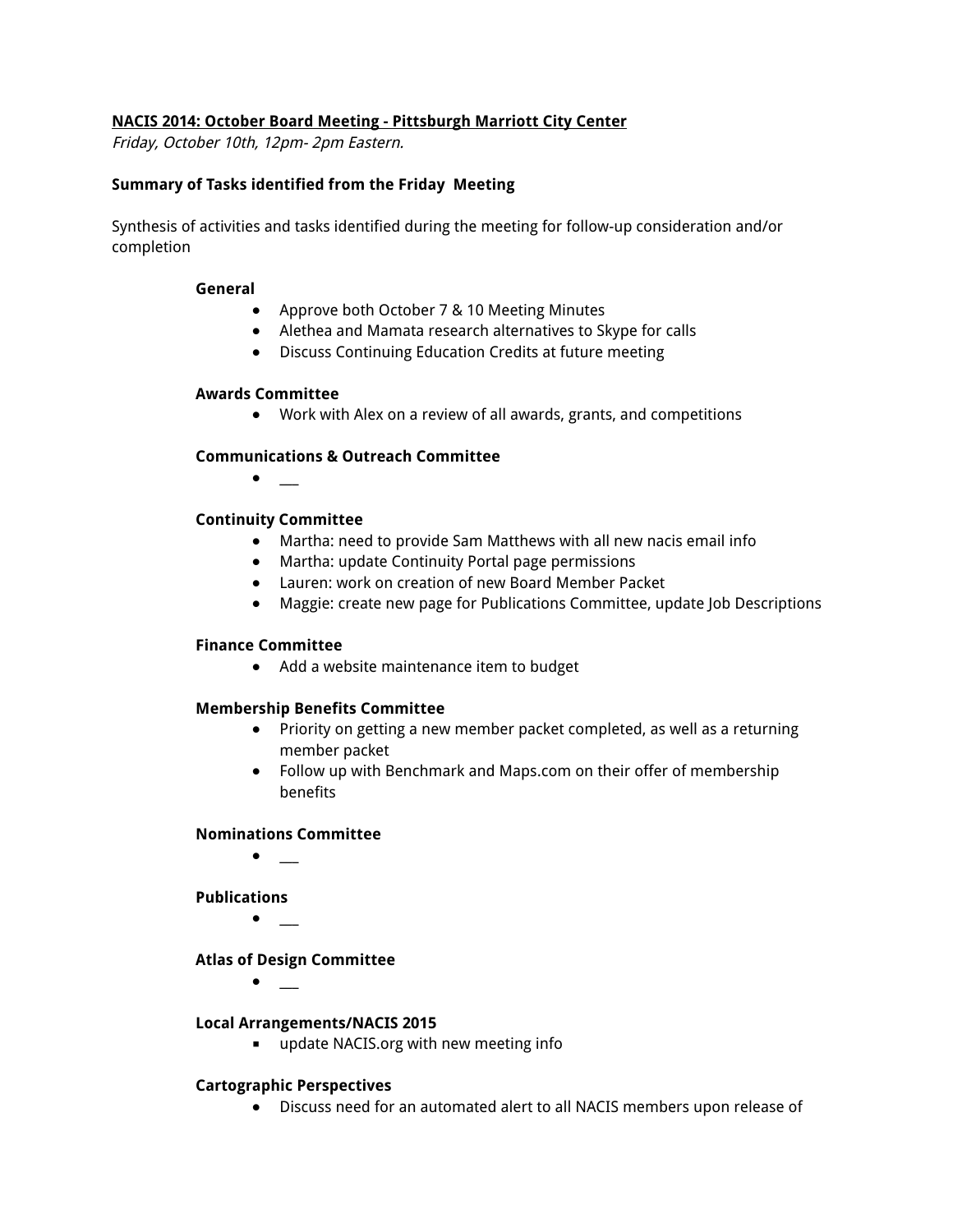each CP issue. Action Item: Bring up at December Skype call

**●** Put a CP banner on nacis.org front page

# **CartoTalk**

- **●** Find someone to help assess what tech requirements are needed for admin/tech work beyond Hans' abilities
- **●** Discuss legal issue at future meeting. Disclaimer on site? Educate cartographers on copyright?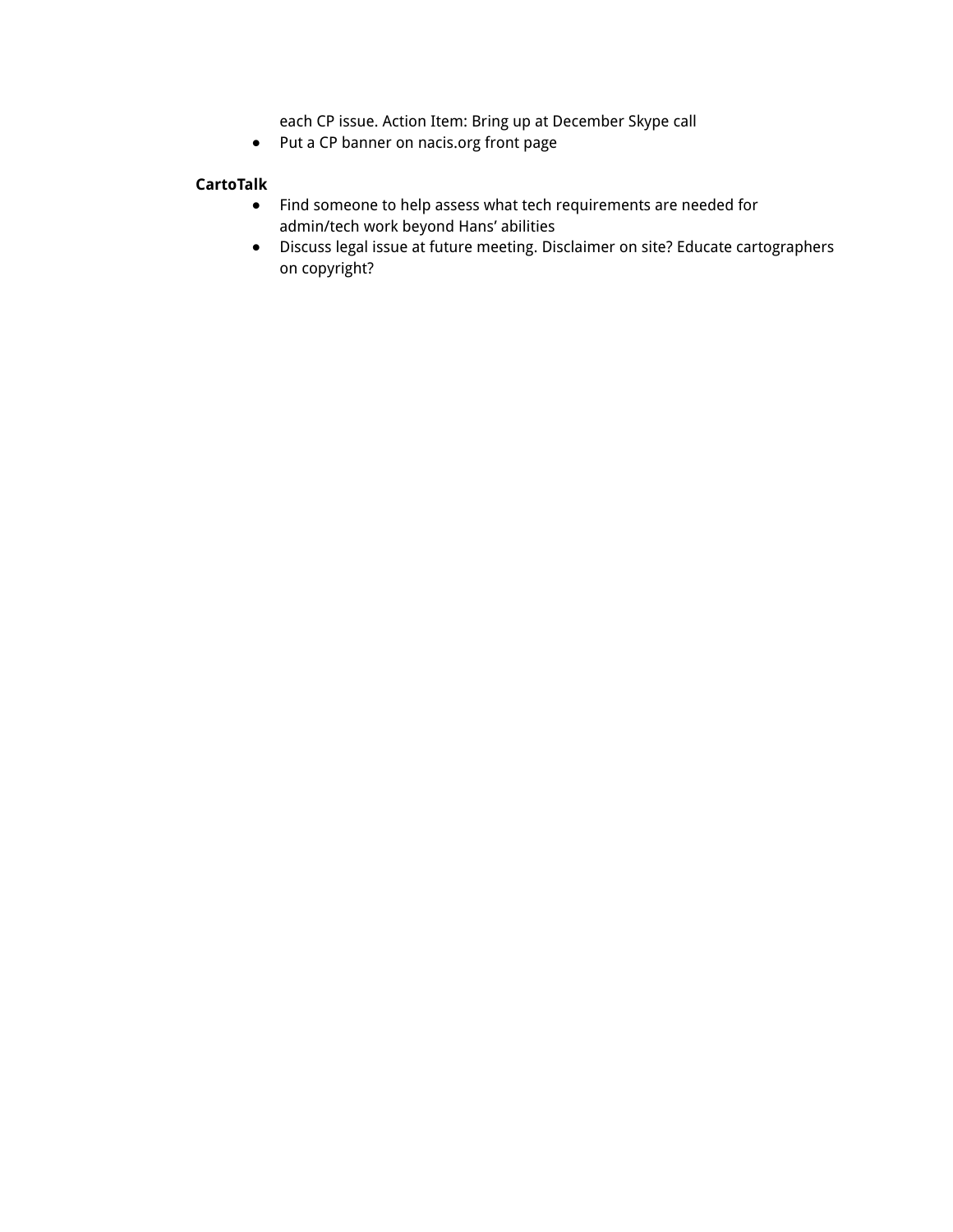# **Board Composition:**

### **Executive Leadership**

Lou Cross | Executive Director Emeritus Tanya Buckingham | Executive Director-Annual Meeting Operations (term expires 1/2016) Susan Peschel | Business Operations (untermed) Daniel Huffman | Executive Director-Operations (term expires 1/2019)

### **Officers**

Nathaniel Kelso | Past President (term expires 10/2015) Alex Tait | President (term expires 10/2015) Amy Griffin | Vice President & Program Chair Minneapolis (term expires 10/2015) Anthony Robinson | VP-Elect (term expires 10/2015) Jenny Marie Johnson | Treasurer (term expires 10/2016) Martha Bostwick | Secretary (term expires 10/2015)

### **Board of Directors (returning)**

Mamata Akella (term expires 10/2015) Maggie Smith (term expires 10/2015) Andy Woodruff (term expires 10/2015)

### **Board of Directors (newly elected)**

Lauren Tierney | Student Board Member (term expires 10/2015) Nat Case (term expires 10/2016) Kristen Grady (term expires 10/2016) Alethea Steingisser (term expires 10/2016)

### **Ex-officio Members**

Patrick Kennelly | Editor of Cartographic Perspectives Hans van der Maarel | Editor of CartoTalk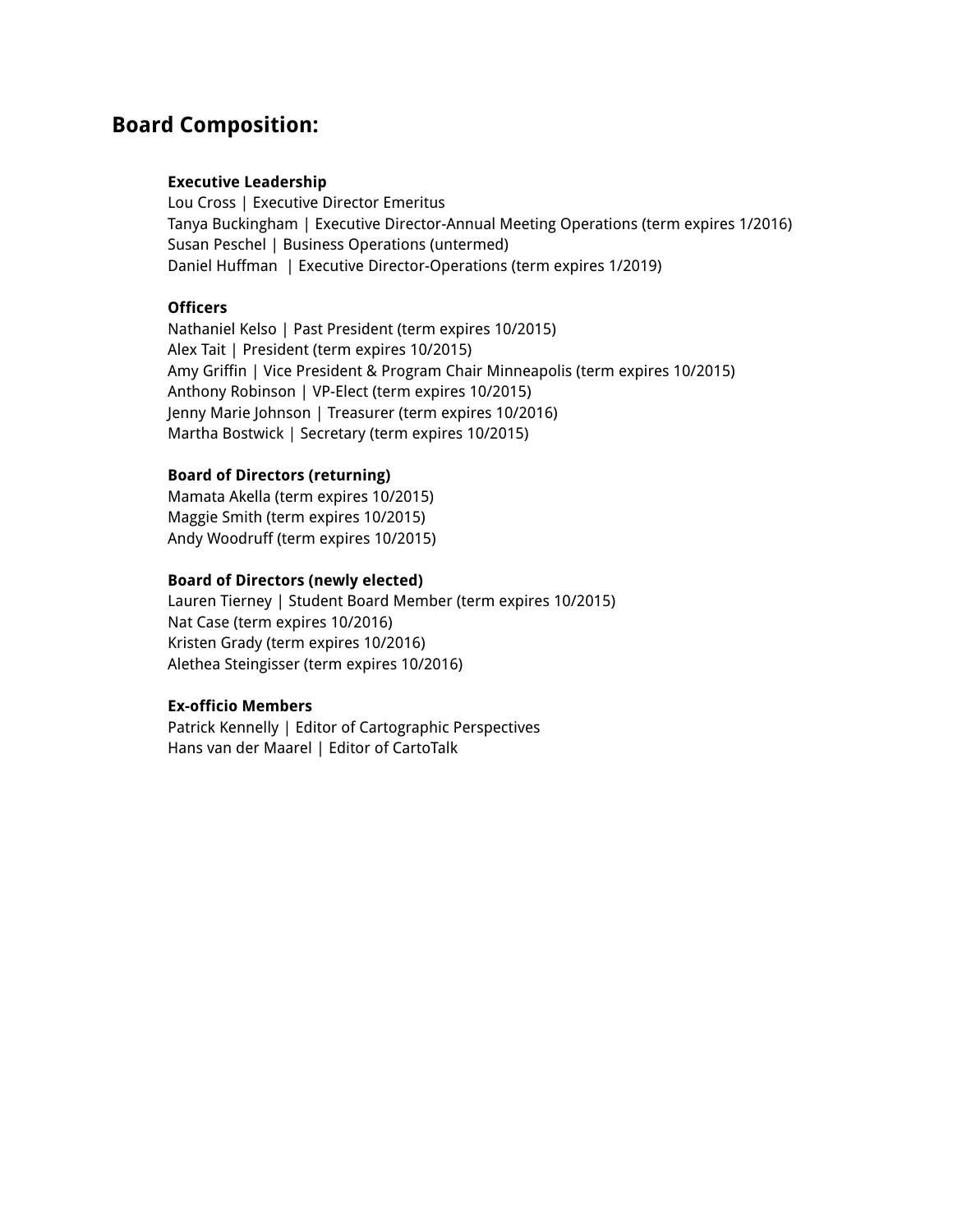### **Meeting opened at 12:21pm Eastern**

- Minutes Recorded by Martha Bostwick
- Agenda

### **Welcome | Alex**

- welcome to new board members and new officers/positions (Kristin, Lauren, Nat, Anthony)
- review NACIS org structure (diagram from Daniel)
- Alex had the board introduce ourselves, with our board positions
- vision for coming year
- explanation of upcoming schedule, Skype calls and Spring Board Meeting (SBM). (usually late fall Skype, mid-winter Skype, SBM, summer Skype, September Skype)
- times for calls are going to be variable, Doodle polls come out a couple weeks before meeting -Mamata: are their any alternate options for Skype? It's blocked for government employees.
	- -Alex: we will look for alternatives, quality on Skype has been poor lately
	- -(general discussion of poor quality of last Skype call)
	- -Alethea: Google Hangouts as an Alternative?
	- -Alex: Althea and Mamata look into it as an alternative
- finalize tweakiing of nacis.org over the next year. It will remain a priority, and a tool people use on an ongoing basis
- how to integrate CartoTalk into the nacis.org website?
- do a review of all awards, grants, and competitions. Make sure they are relevant, streamlined, and make sense organizationally. Looking for input from Awards Committee.
- help Amy and Anthony to make sure next year is the BNE (best NACIS ever!!)

# **Continuity Portal | Martha**

- orientation to the Portal for new members
- direct new members to post contact info
- -Daniel: Is anyone handling updating of permissions on nacis.org?
- -Martha: asked about who updates the email addresses?
- -NVK: Sam Matthews. Martha get him the new information.
- -Lou: what happened to past presidents page on portal?
- -NVK: there is an alumni page on website

# **Committee (and Other Important Division) Reports| Committee Chairs**

- Alex explained committees to the new board members, and encouraged them to volunteer
- -Alex: thinks we need a 4th projector
- -NVK: we have an old one we could use, just need to buy case
- -JMJ: budget next year for an additional case
- -Alex: we had suggested a new board member packet
- -Lauren: will help with that
- -Alex: Daniel and Tanya have ideas already to help. Ask Alex and Lou too for help
- -Daniel: anyone with suggestions, bring them up.

# **Finance | Jenny**

-ask JMJ by end of December for any wants and needs so she can prepare budget for 2015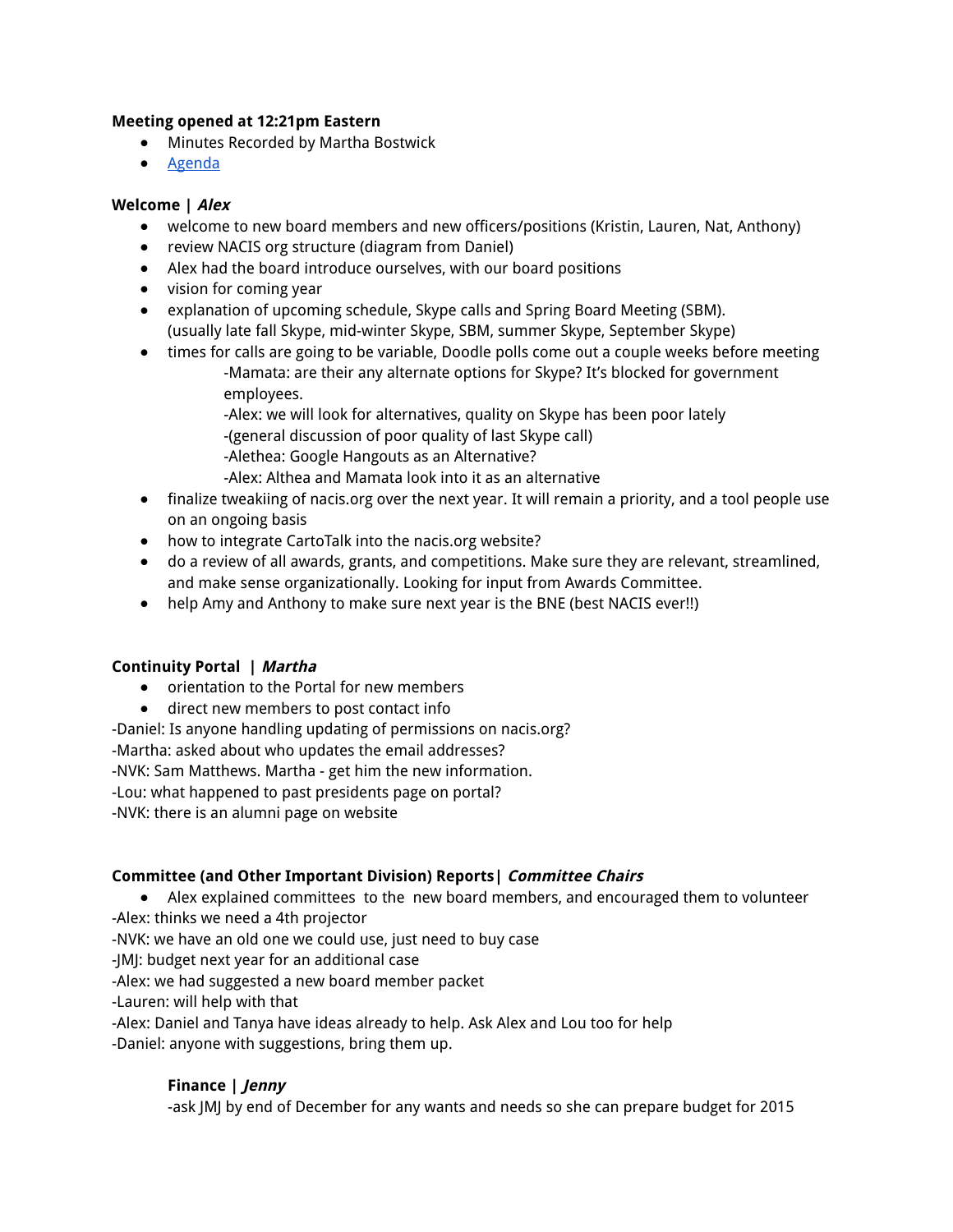-Alex: explained that we do the thorough assessment of our finances at SBM -no budget on portal, JMJ is fine with that.

-JMJ is happy to email you the budget if you want to look at it

- we have budgeted funds for travel to SBM. Minimum is \$300, may be more if extra monies are available. Susan requests travel receipts as soon as possible after meeting.

### **Atlas of Design | Daniel & Sam**

-DH: does AoD need a committee?

-Alex: we should have a board member on the committee

-Lou: in past there was a publications committee? Could be the liaison between board and the various publications. (CP and AoD, CartoTalk, and other future publications) -Alex: Just created the PUBLICATIONS Committee. We need chair

#### **Publications Committee | Nat**

-Nat: volunteered to be chair

-JMJ: who serves on the Publications committee?

-Alex: rest of committee is made of the people on the publication. For example, it could be Nat and Pat and Sam Matthews

-JMJ: she would be interested in this committee, since they have such a large financial component

-Alex: Nat Case (Chair), AoD Editor, Pat Kennelly, Hans van der Maarel, JMJ as members. -Nat: can committee add members if needed?

-NVK: they'd need to be approved by President

-Hans: does committee cover CartoTalk?

-(General Discussion) Is there a difference between initiatives and publications?

Discussion among members. Committee will come up with definition.

-Nat: requests committee to get together after board meeting.

-Daniel: Sam can't commit to a lot of work on a new committee?

-Alex: he would just be representing the AoD

-Alex: Nat, collect info on your topics, and send to Alex

-Daniel: we sold all books we brought to conference (114 sold, counting pre-orders)

-starting a major push to sell, publicity

-Wired is very interested to review and put on blog

-if anyone has contacts that would be interested in pitching AoD to, tell Daniel -he anticipates selling out soon

### **Web Refresh | Nathaniel**

-retired committee

-

-now responsibility of committee heads to update their content, with Sam Matthew's assistance

-Committee Heads: keep your content updated and refreshed

### **Continuity Committee | Martha & Maggie**

-Maggie: she has been trying to clean the Portal up and get pages in shapes -Martha: we'll work together to get the pages updated to new members permissions -Alex: stressed the importance of keeping the portal updated

-Maggie: who to get new job descriptions from? Lauren.

-Tanya: some job descriptions started already

-New Page will be created for new Publications Committee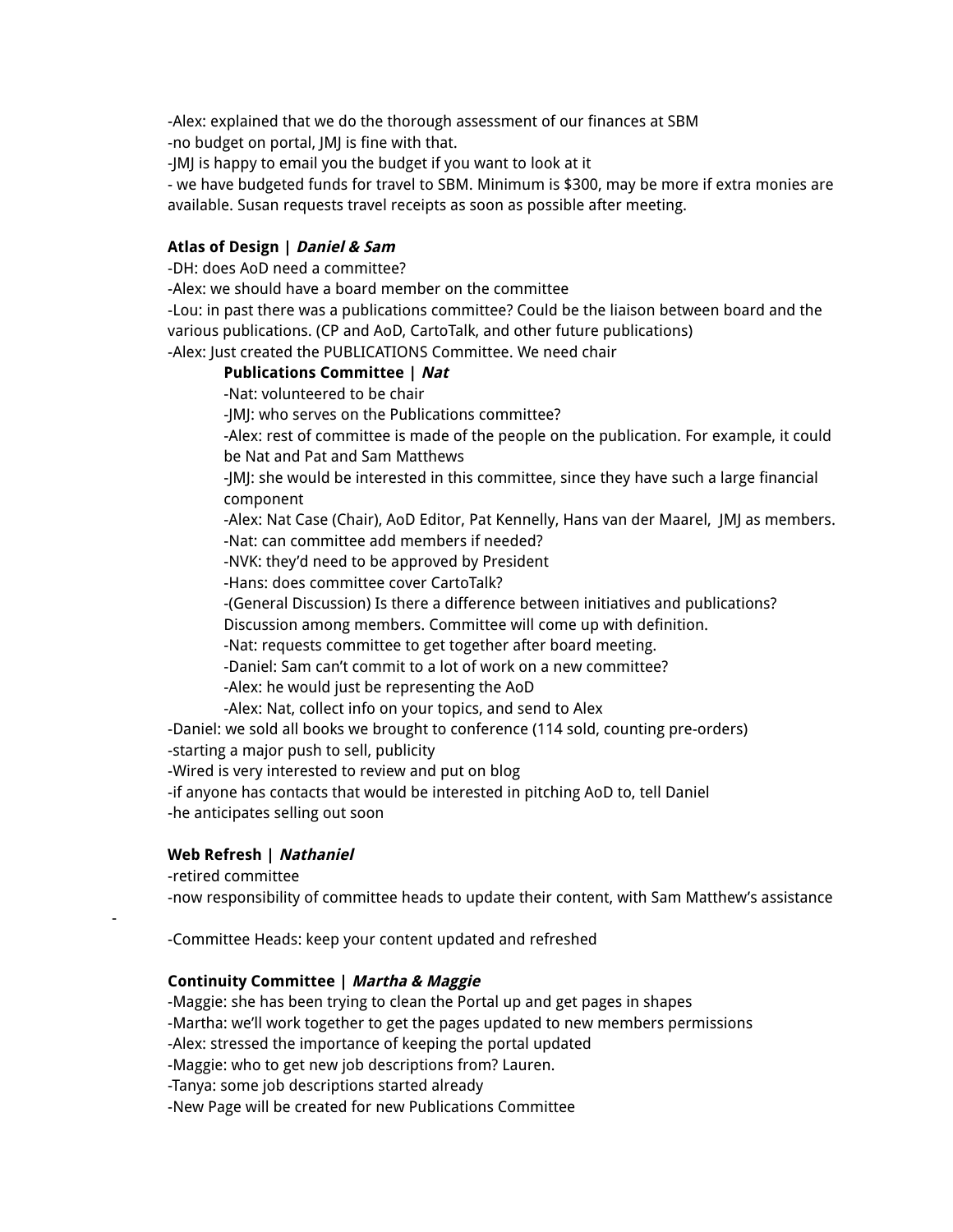### **Communications & Outreach | Daniel & Tanya**

-Tanya: not much to say

-put together social media guidelines

-Katie, Maggie, Mamata, Alethea all on committee

-always good to reach out to both within and outside the community, networking with other groups, situate NACIS as a hub of geospatial activity, reaching out to other groups and building relationships

-Lou: there was a lot of mention of other groups at the ABM this year, AutoCarto was held before NACIS this year, took a lot of prior negotiation that helped build the relationships -Mamata: worked well with State of the Map in Portland a couple years ago

-Tanya: talking about going to NICAR conference this year, they have tracks on mapping. Looks like good overlap.

-Alex: people with ideas coordinate with Tanya

-Anthony: CaGIS not well organized, doesn't look like they are looking to organize again any time soon, reaching out would be up to us. Thinks we would get a lot more out of coordinating with FOSS4G or State of the Map.

-Lou: mention at banquet if anyone belongs to other organizations that they think would collaborate well with us, let us know.

-Nat: what about IMIA?

-Alex: fading organization? He likes idea of partnering with growing groups. -Mamata: FOSS4G is expensive, maybe others?

### **Membership Benefits | Mamata**

-Mamata: new member email, will get in touch with Alex with a draft letter

-Alex: could we have an entire package, not just a email. Have a separate email for returning members

-Alex: put priority on getting this done

-start looking at Community section of website

-Mamata noticed maps aren't working on website right now

-93 t-shirts sold

-each t-shirt was \$7.75. Sold for \$10. \$170.50 for profit to student awards.

-any help needed? (in regards to helping with future plans)

-Mamata: should we wait until another year for t-shirts again? Every couple years?

-JMJ: buttons were popular, need more

-Alex: suggestions made before SBM

-Mamata: will complain to supplier about the t-shirt quality

-if anyone has ideas for new ideas, let her know

-Martha: brought up the new offer from Benchmark and Maps.com

-Mamata: can we change website so people can see memberships without actually being members? Currently you have log in as a member to see the benefits.

-Lou: yes!

-Kristin is interested in being on this committee

-Nat: We sell atlases, t-shirts, memberships, do we need a regular 'store' on website?

-Alex: This has already been in discussion -we will look into it for the future.

-Mamata: thanks for letting them try the t-shirts, and try out the idea

#### **Awards | Martha**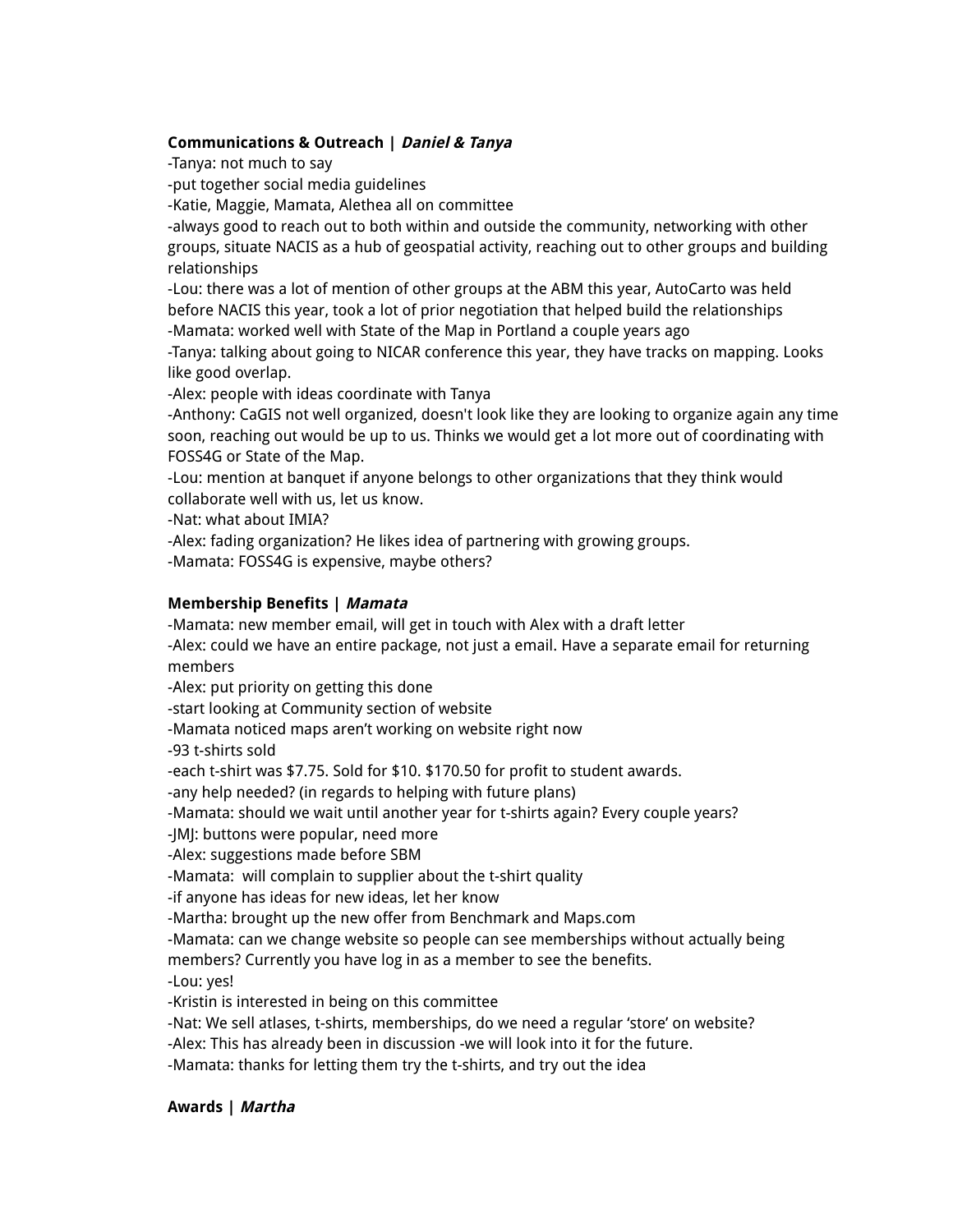-Martha: needs new members, Martha, Amy are rotating off. -Leo and Alethea volunteered as co-chairs -They mentioned they had spoken to Ginny Mason, Andy Woodruff, and Nick Martinelli -Martha suggested Nat should join committee due to past experience on CB award. -Nick Martinelli is interested in running the SDMC -Martha is fine for running Map Gallery and SMPC through Oct 2016. -new committee needs to work with Alex to review all awards

### **Cartographic Perspectives | Pat**

-brand new Editorial Board member Rachael Bianchetti

-Rob Roth stepping down as Assistant Editor, moving to Editorial Board

-Daniel taking over Rob's duties

-submissions same level as last year

-tracking website with google analytics - good numbers

-suggestion was made to track article downloads, Pat thinks this is a good idea

-now have DOI numbers on articles

-still integrating with CartoTalk, CP will be able to post on CartoTalk

-winner on Student Paper competition - Nick Perdue. Will be announced at Banquet -Mamata: why isn't CP on nacis.org front page?

-NVK: We can totally do that. Provide graphics to Daniel

-some funding for student paper presently comes from Long Island University. It may not continue in future.

-JMJ: she didn't put it into the budget

-will be publishing #76 by end of month, and hopefully have #77 special issue by end of year -Two initiatives: having CP new focus in cartographic education? and returning copyright to authors.

-student funding has been requested to fund the copyright initiative, they are moving forward and will report at SBM

-student board member (Lauren) needs to interview a cartographer, to go in future publication -President (Alex) needs to provide a letter from Pres to CP

# **CartoTalk | Hans**

- discuss copyright notice for community guidelines.

-tech issue where Hans needs help to run Cartotalk, needs volunteer to have someone help him figure out what needs to be done, Maybe Sam Matthews is willing to help assess the requirements.

-Is Katie Kowalsky interested in tweeting on behalf of CartoTalk or mention CT more? -legal matter came up - will discuss at later meeting. (Chinese company exploiting maps scraped from CT, map-maker is not happy they stole his map. Has happened more than once. Do we need to cover ourselves legally? Do we need to educate members on rights?

-Disclaimer on homepage that all content belongs to author of post.

-Lou: Don't forget there is an attorney available for NACIS use. Use it for language and content of statements.

-Alex: will discuss at further meeting.

-JMJ: maybe maps and copyright is a good session for next year

### **Nominations | Nathaniel**